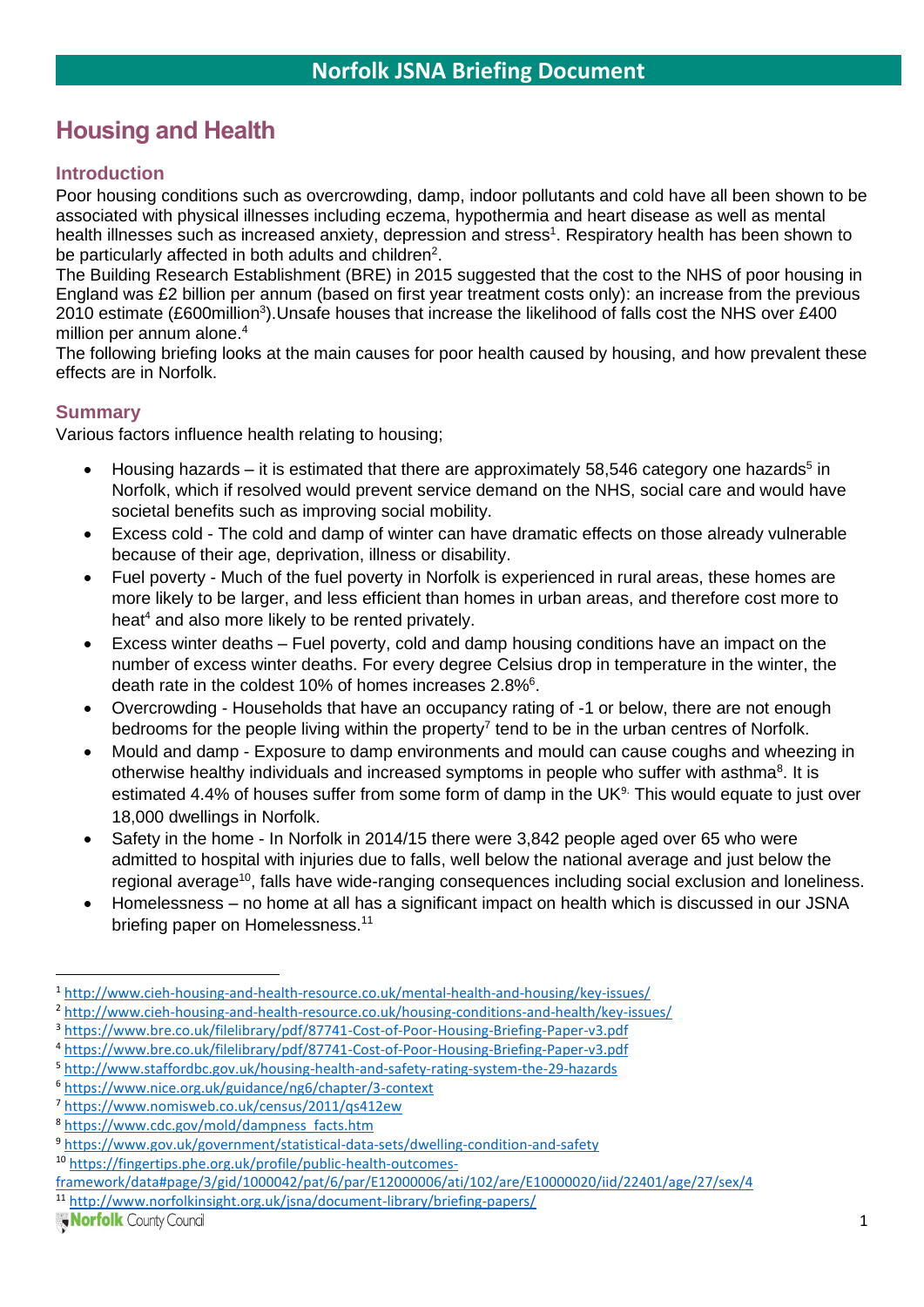### **Headlines**

Total cost of housing hazards

Having established that poor quality housing has negative impacts on the health of an individual, it is important to identify the standard of housing throughout Norfolk. A category one hazard indicates that 'a hazard is a serious and immediate risk to a person's health and safety'<sup>12</sup>. There are 29 different hazards that can be classified as category one including damp, excess cold, excess heat and overcrowding. 2014/15 local authority returns estimated that there are 58,546 homes with at least one category one hazards in Norfolk. The following table takes modelled national estimates for category one hazards in England, and applies the figures to Norfolk based on the number of households<sup>13</sup>. The most common hazards in Norfolk are excess cold, falls, fire, lead, radon and hot surfaces.

|                                         | Norfolk  | Average repair | Total cost to repair | Savings to NHS per | Payback (years) |
|-----------------------------------------|----------|----------------|----------------------|--------------------|-----------------|
|                                         | estimate | cost           |                      | annum              |                 |
| Falls on stairs                         | 23786    | £857           | £20,384,565          | £3,641,289         | 5.6             |
| Excess cold                             | 23298    | £4,574         | £106,565,355         | £14,916,779        | 7.14            |
| Falls on level                          | 9562     | £780           | £7,458,428           | £2,247,583         | 3.32            |
| Falls between levels                    | 4219     | £927           | £3,910,564           | £1,482,332         | 2.64            |
| Fire                                    | 2261     | £3,632         | £8,211,608           | £440,999           | 18.62           |
| Lead                                    | 1970     | £1,661         | £3,272,356           | £244,103           | 13.41           |
| Radon                                   | 1892     | £1,126         | £2,130,286           | £158,745           | 13.42           |
| Hot surfaces                            | 1884     | £2,436         | £4,590,052           | £264,820           | 17.33           |
| Falls - baths                           | 1374     | £521           | £715,718             | £276,739           | 2.59            |
| Collision or<br>entrapment              | 1302     | £692           | £901,010             | £277,609           | 3.25            |
| Dampness                                | 938      | £7,382         | £6,924,294           | £274,022           | 25.27           |
| Entry by intruders                      | 831      | £1,063         | £883,736             | £231,725           | 3.81            |
| Sanitation                              | 619      | £1,154         | £714,653             | £71,845            | 9.95            |
| Food safety                             | 568      | £2,461         | £1,396,885           | £65,806            | 21.23           |
| Pests                                   | 499      | £1,921         | £957,706             | £59,811            | 16.01           |
| Overcrowding                            | 420      | £16,100        | £6,757,276           | £40,357            | 167.44          |
| Structural collapse                     | 271      | £812           | £219,777             | £23,285            | 9.44            |
| Carbon monoxide                         | 270      | £506           | £136,439             | £26,180            | 5.21            |
| Electrical problems                     | 162      | £2,360         | £381,912             | £21,642            | 17.65           |
| Ergonomics                              | 144      | £483           | £69,645              | £17,327            | 4.02            |
| Un-combusted fuel                       | 133      | £489           | £64,870              | £12,553            | 5.17            |
| gas<br>Noise                            | 108      | £1,411         | £152,846             | £30,804            | 4.96            |
| Lighting                                | 96       | £1,947         | £186,671             | £10,981            | 17              |
| Water supply                            | 86       | £1,202         | £103,429             | £10,662            | 9.7             |
| <b>Excess Heat</b>                      | 24       | £470           | £11,313              | £2,274             | 4.98            |
|                                         |          |                |                      |                    |                 |
| Total*                                  | 61059    | £2,875         | £175,544,974         | £24,850,272        | 7.13            |
| *Will not sum up as some dwellings have |          |                |                      |                    |                 |

multiple hazards

<sup>12</sup> <http://www.staffordbc.gov.uk/housing-health-and-safety-rating-system-the-29-hazards>

<sup>13</sup> <https://www.bre.co.uk/filelibrary/pdf/87741-Cost-of-Poor-Housing-Briefing-Paper-v3.pdf>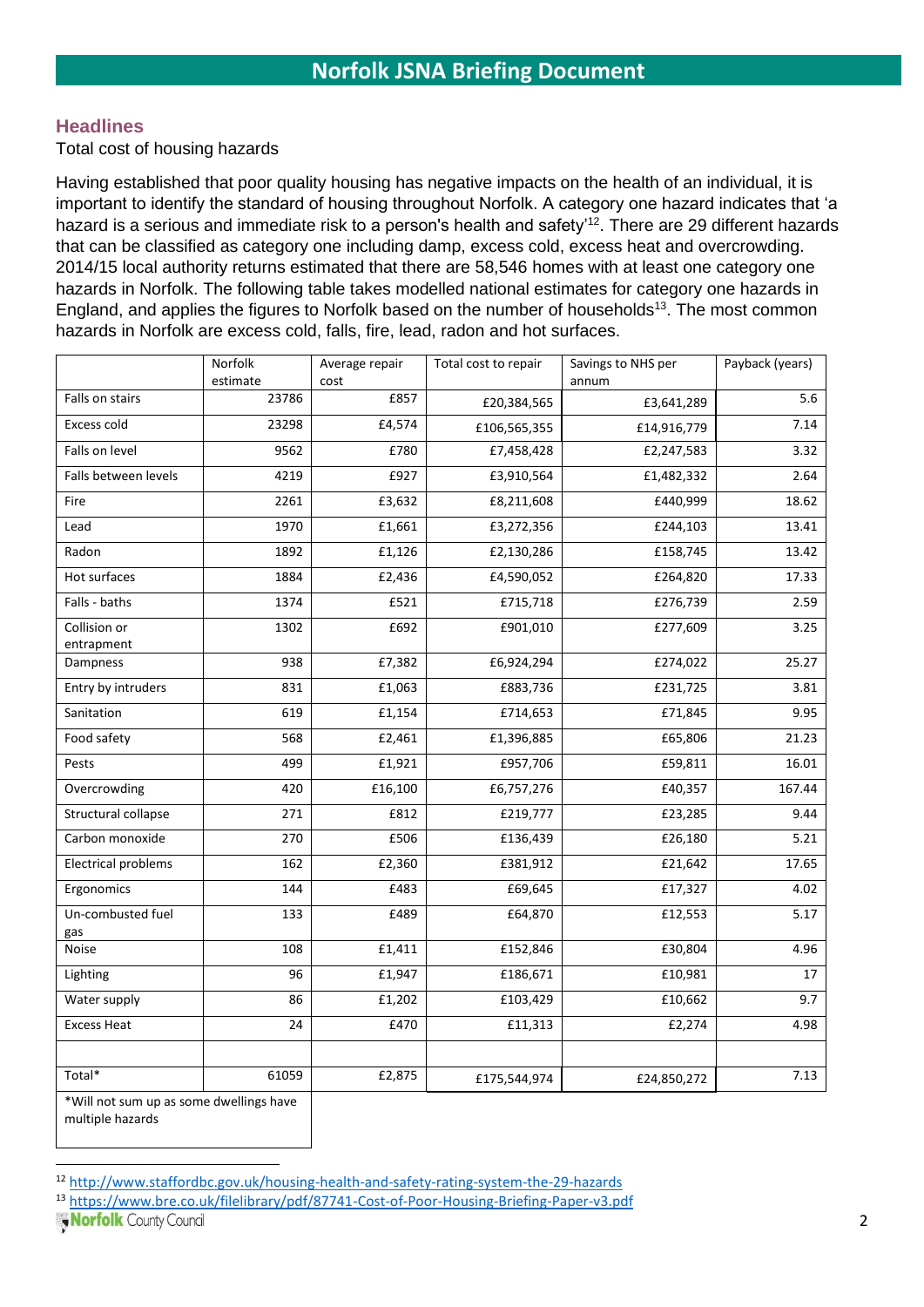It should be noted that 61,059 total is based on national estimates for the year 2011, which is why the figure differs from the 58,546 quoted previously, which is taken from local authority returns in 14/15.

The data suggests that if all category one hazards were removed, the cost would be repaid within eight years through lower NHS costs. The table above highlights that some repairs are more cost-effective than others, leading quicker returns on investment. It is also possible that solving one hazard may mitigate risks for another, making the overall cost of fixing the hazards lower than quoted above. For example, insulation can improve both excess cold, dampness and noise. The figures do not include extra costs incurred by the social care system or any other issues that occur due to poor housing that do not end up as an NHS cost, such as the societal benefits of growing up in safe accommodation. An example could be improved social mobility, as growing up in an overcrowded property can affect a child throughout their lives and hold them back throughout their career<sup>14</sup>.

### **Excess Cold**

Excess cold experienced in the winter months can affect or exacerbate a range of health problems, including respiratory conditions, cardiovascular disease, mental health conditions and accidental injury for all age groups. Older people may be particularly vulnerable during cold periods leading to excess winter deaths (EWDs), the majority of deaths occurred among those aged 75 and over. Similarly, children living in cold, damp and mouldy homes have been found to be more likely to develop symptoms of asthma than children living in warm and dry homes. The estimated cost associated with asthma to the NHS, based on 2008 figures, was at least £847 million per annum<sup>15</sup>.

Winter is associated with an increase in illness and injuries. In common with other countries, in England and Wales more people die in the winter than in the summer. However, there is evidence that risk to health from cold weather and the effects of cold weather on health are predictable and mostly preventable. Poor winter health is associated with cold weather, but other factors are important. For example, colder Scandinavian countries have relatively fewer excess winter deaths compared to the UK. A report by Marmot et al<sup>16</sup>, identified that 22% of excess winter deaths in the UK could be attributed to cold housing. The cold and damp of winter can have dramatic effects on those already vulnerable because of their age, deprivation, illness or disability. Excess Winter Deaths are calculated as the number of winter deaths (those deaths that occur in December through to March) minus the average number of deaths from the preceding August to November and the following April to July.

14

[http://england.shelter.org.uk/professional\\_resources/policy\\_and\\_research/policy\\_library/policy\\_library\\_folder/chance\\_of\\_a\\_lif](http://england.shelter.org.uk/professional_resources/policy_and_research/policy_library/policy_library_folder/chance_of_a_lifetime_-_the_impact_of_bad_housing_on_childrens_lives) etime - the impact of bad housing on childrens lives

<sup>15</sup> <https://www.bre.co.uk/filelibrary/pdf/87741-Cost-of-Poor-Housing-Briefing-Paper-v3.pdf>

<sup>&</sup>lt;sup>16</sup> The Marmot Review Team for Friends of the Earth, The Health Impacts of Cold Homes and Fuel Poverty. London, Marmot Review Team and Friends of the Earth, 2011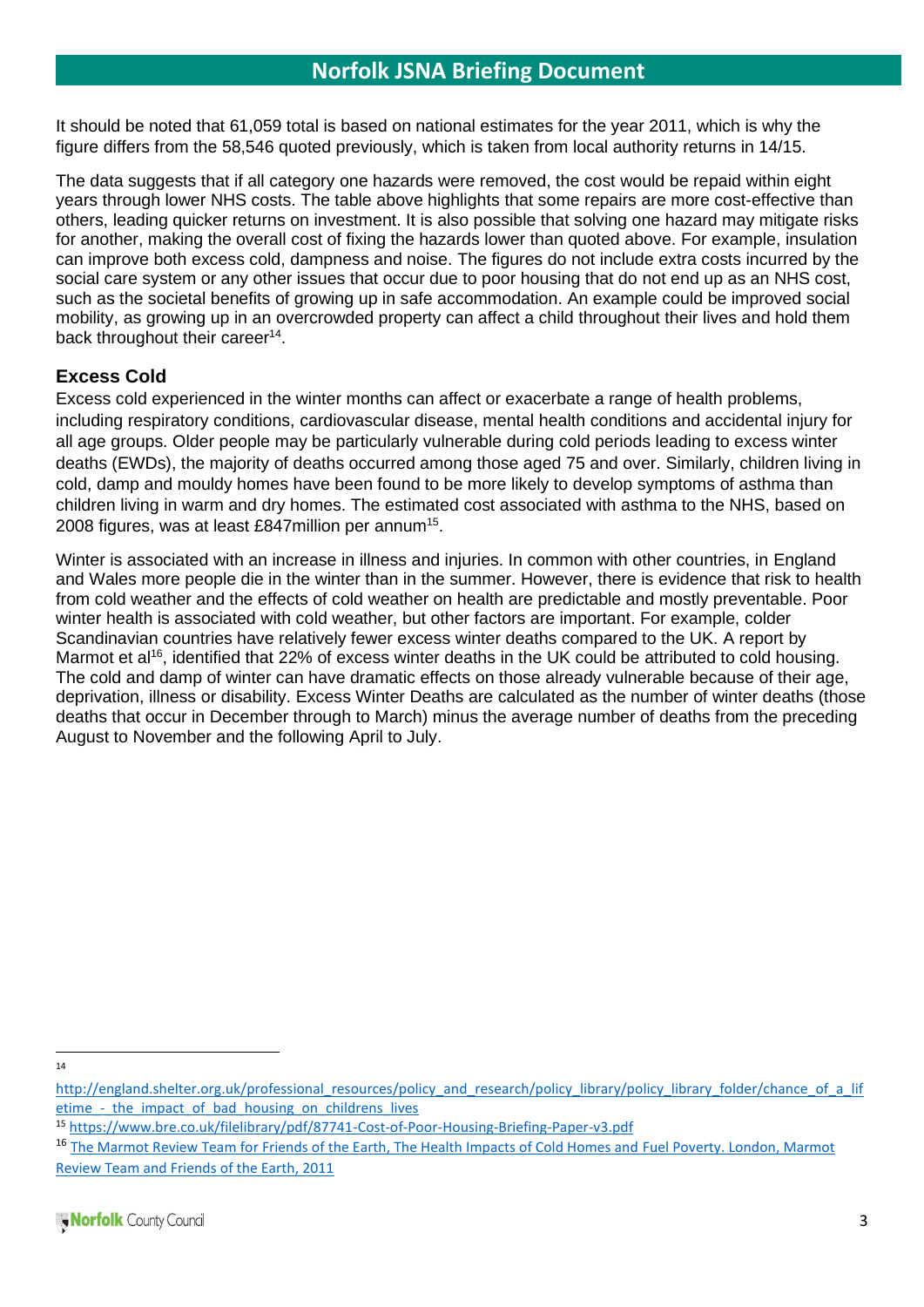#### **EWD in Norfolk**



Figure 1: Excess Winter Deaths – Source: Public Health England

Looking at the method used to derive excess winter mortality (EWM), it is clear that higher than average non-winter deaths, combined with a lower than average winter deaths estimate, has resulted in a low number of excess winter deaths in 2013/14<sup>17</sup>. It should be noted that excess winter death figures can be influenced by higher than expected deaths in the summer, this would cause the excess winter death figure to fall, even if winter deaths remained stable. Housing conditions can have an impact on the number of excess winter deaths, for every degree Celsius drop in temperature in the winter, the death rate in the coldest 10% of homes increases 2.8%<sup>18</sup>.



Figure 2 displays EWD by MSOA and indicates that the issue is spread across all 7 districts within Norfolk. However, districts such as Norwich and Breckland have high levels of EWD compared to South Norfolk or North Norfolk.

Figure 2: Excess Winter Deaths – Source: Public Health England

A previous JSNA briefing focusses solely on EWD in Norfolk and can be found here:

[http://www.norfolkinsight.org.uk/jsna/document-library/briefing-papers/](http://www.norfolkinsight.org.uk/jsna/document-library/briefing-papers)

<sup>18</sup> <https://www.nice.org.uk/guidance/ng6/chapter/3-context>

<sup>17</sup>

[https://www.ons.gov.uk/peoplepopulationandcommunity/birthsdeathsandmarriages/deaths/bulletins/excesswintermortalityin](https://www.ons.gov.uk/peoplepopulationandcommunity/birthsdeathsandmarriages/deaths/bulletins/excesswintermortalityinenglandandwales/2014-11-28#excess-winter-mortality-ewm-by-geography) [englandandwales/2014-11-28#excess-winter-mortality-ewm-by-geography](https://www.ons.gov.uk/peoplepopulationandcommunity/birthsdeathsandmarriages/deaths/bulletins/excesswintermortalityinenglandandwales/2014-11-28#excess-winter-mortality-ewm-by-geography)

Norfolk County Council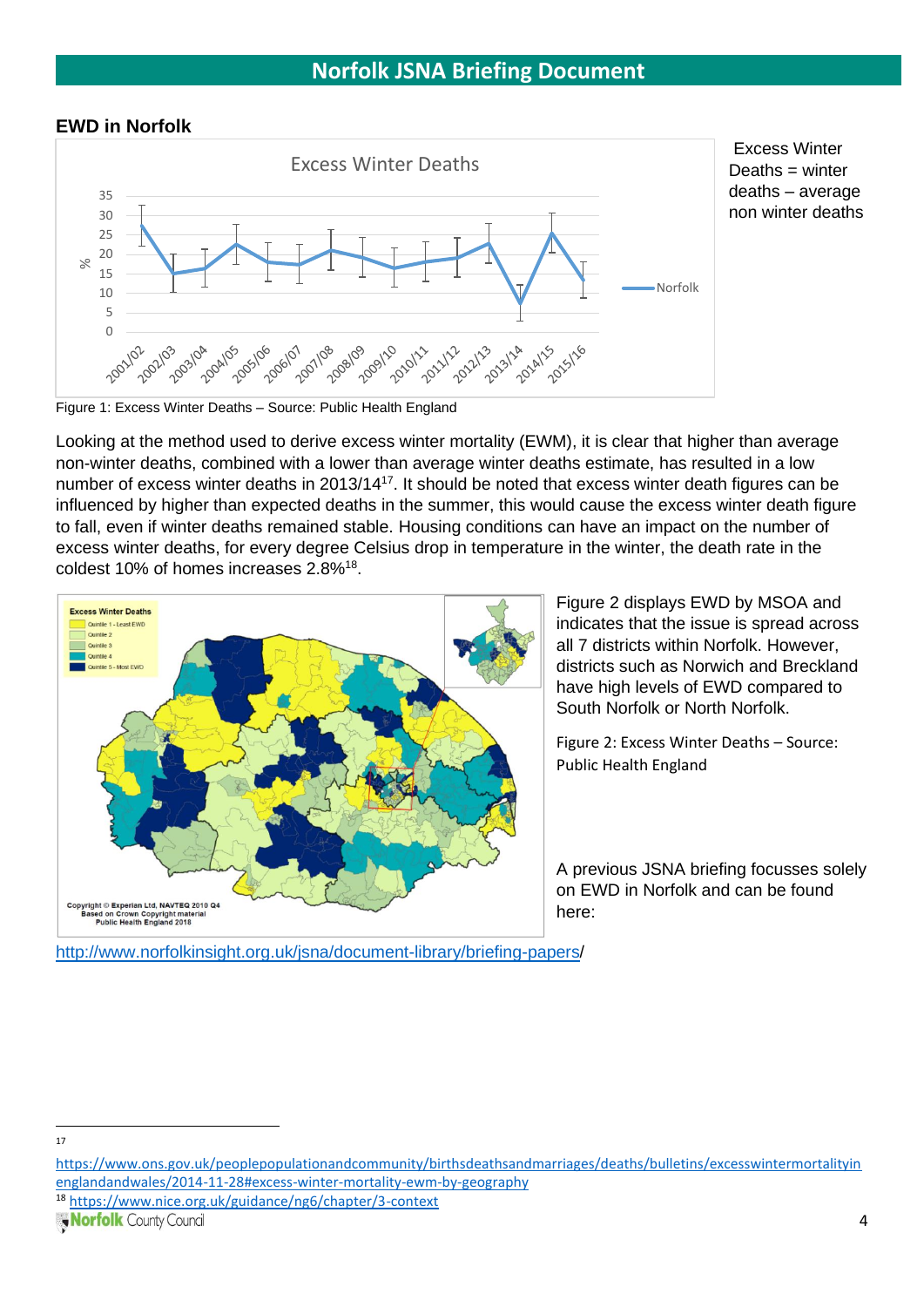### **Fuel Poverty in Norfolk**



Figure 3: Fuel Poverty – Source: Norfolk Insight

A household is considered to be fuel poor if it has higher than typical energy costs and would be left with a disposable income below the poverty line if it spent the required money to meet those costs. Not all poor households are fuel poor, whereas households not normally considered poor can be pushed into fuel poverty via high energy costs. Fuel poverty is driven by three main factors: household income, the current cost of energy and the energy efficiency of the home. England's housing stock is made up of relatively energy inefficient properties which can result in homes that are difficult or costly to heat.

The amount a home costs to heat is based on the buildings energy efficiency, often referred to as a SAP rating. Older homes tend to be less efficient than more recent buildings. The map indicates that much of the fuel poverty in Norfolk is experienced in rural areas, these homes are more likely to be larger, and less efficient that homes in urban areas, and therefore cost more to heat<sup>19</sup>.

There is also evidence that the quality of housing and tenure are linked, of those 58,546 homes with category one hazards in Norfolk, 92% are found in the private sector<sup>20</sup> and households most likely to be in fuel poverty are rented privately – this is likely due to a combination of lower incomes of tenants, high rents relative to income, and low quality housing.

### **Overcrowding**



Overcrowding in the home is not a new phenomenon and evidence of the health effects has accrued over a long period. Data from the Office for National Statistics shows that homes with six residents are the fastest growing category of household and approximately 3 million people in the UK now live in a home with at least five other

<sup>19</sup> <https://www.nice.org.uk/guidance/ng6/chapter/3-context> <sup>20</sup> 2011 Census Worfolk County Council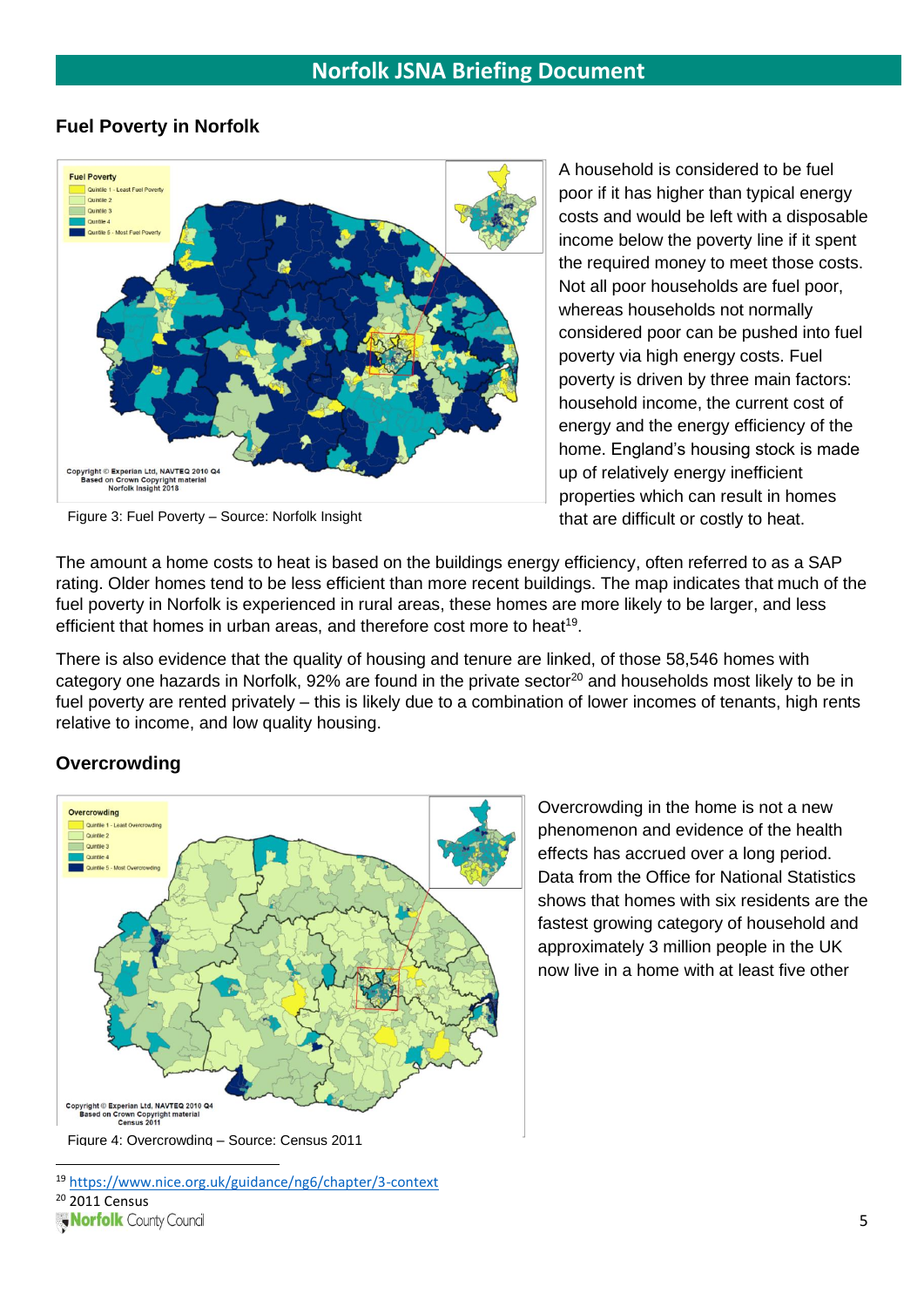individuals<sup>21</sup>. Children are most likely to live in overcrowded housing compared with working age adults and pensioners. Children living in overcrowded homes are up to 10 times more likely to contract meningitis and three times more likely to have respiratory problems<sup>22</sup>. Respiratory and infectious diseases, such as tuberculosis (TB), and an increased risk of accidents impact on all age groups. Overcrowding also leads to uncomfortable or irregular sleeping arrangements leading to regularly disturbed sleep, impacting on mental wellbeing, physical health and performance at work or in school.

The map shows the % of households that have an occupancy rating of -1 or below, which indicates there are not enough bedrooms for the people living within the property<sup>23</sup>. The map shows that these areas tend to be urban, either in Norwich, Great Yarmouth or King's Lynn.

### **Mould and dampness**

Living near mould or dampness influences people's health in a variety of ways. Depending on the individual, the effects can range from having no effect at all to increased susceptibility to lung infections. In addition to mould, the Institute for Medicine found evidence to suggest that exposure to damp environments caused coughs and wheezing in otherwise healthy individuals, and increased symptoms in people who suffer with asthma<sup>24</sup>. It is estimated that 4.4% of houses suffer from some form of damp in the UK<sup>25</sup>. If this rate was projected across Norfolk, this would equate to just over 18,000 damp dwellings in Norfolk.

### **Housing Safety**

One indication of how safe homes are in an area is the amount of falls reported as a % of those age 65+. There is limited variance at the district level within Norfolk, more variance is found at the ward level, however all wards in Norfolk are within the range of 24-30%. Age UK have estimated that falls cost the NHS £4.6million pounds per day<sup>26</sup>. Research suggests that those people who have a fall are more likely to self-report as socially excluded<sup>27</sup>, which in turn is more likely to lead to loneliness. Loneliness is associated with depression, sleep problems, impaired cognitive health, heightened vascular resistance, hypertension, psychological stress and mental health problems<sup>28</sup>. Research by the University of York<sup>29</sup> found that loneliness and poor social relationships were associated with a 29 % increase in risk of developing coronary heart disease and a 32 % increase in risk of stroke, all of which has a cost to the NHS and social care sector.

### **Homelessness**

The issues relating to homelessness will be discussed in more detail in a future JSNA briefing that examines the affordability of housing. For more information regarding homelessness in Norfolk you can refer to our previous Homelessness JSNA briefing<sup>30</sup>.

<sup>21</sup> <https://www.bre.co.uk/filelibrary/pdf/87741-Cost-of-Poor-Housing-Briefing-Paper-v3.pdf> 22

[http://england.shelter.org.uk/professional\\_resources/policy\\_and\\_research/policy\\_library/policy\\_library\\_folder/chance\\_of\\_a\\_lif](http://england.shelter.org.uk/professional_resources/policy_and_research/policy_library/policy_library_folder/chance_of_a_lifetime_-_the_impact_of_bad_housing_on_childrens_lives) etime - the impact of bad housing on childrens lives

<sup>23</sup> <https://www.nomisweb.co.uk/census/2011/qs412ew>

<sup>24</sup> [https://www.cdc.gov/mold/dampness\\_facts.htm](https://www.cdc.gov/mold/dampness_facts.htm)

<sup>25</sup> <https://www.gov.uk/government/statistical-data-sets/dwelling-condition-and-safety>

<sup>26</sup> <https://www.ageuk.org.uk/latest-press/archive/falls-over-65s-cost-nhs/>

<sup>27</sup> <https://www.ncbi.nlm.nih.gov/pmc/articles/PMC5584003/>

<sup>28</sup> <https://www.ageuk.org.uk/information-advice/health-wellbeing/loneliness/>

<sup>29</sup> <https://www.york.ac.uk/news-and-events/news/2016/research/loneliness-stroke-heart/>

<sup>30</sup> <http://www.norfolkinsight.org.uk/jsna/document-library/briefing-papers> /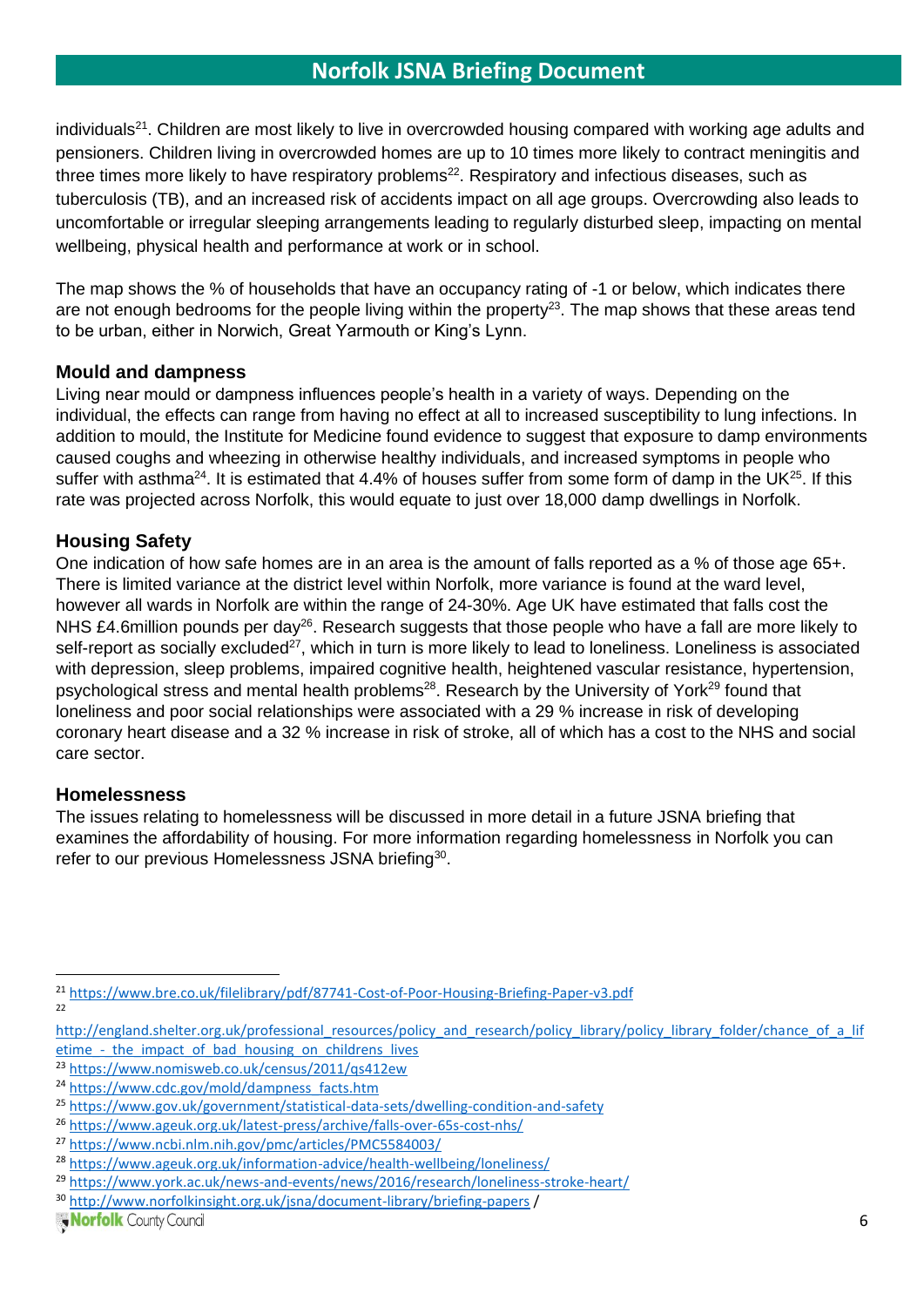#### **Influences on Health and Wellbeing**

Housing affects your health directly but it also can affect your health indirectly. This briefing has explored the links between poor housing and the likelihood of suffering from physical illnesses including eczema, hypothermia and heart disease as well as respiratory illnesses<sup>31</sup>. Depression and anxiety can be exacerbated by many elements of poor housing, damp, mould, excess cold, overcrowding, lighting and hygiene. Children are particularly vulnerable to hazards relating to lead (cognitive and behavioural problems), excessive cold and overcrowding (space to study and play). Fear of crime, stress and anguish can be increased by poor security and local environmental conditions. Emotional distress is increased by poor hygiene, sanitation, refuse and pests. Many aspects of poor housing impact on mental health which is acknowledged to also impact on long-term physical health<sup>32</sup>.

It is suggested that further work is undertaken to explore the impact that affordability of housing has on health outcomes as well as wider determinants such as the crime levels of an area, noise levels, air quality, and access to services. Where you live affects how you interact with all these issues so understanding the effect on a person's health is vital.

#### **Social, environmental, population context**

Each section of this report has highlighted those most at risk of a hazard, in general vulnerable groups, children and older people are more likely than others to be affected by each hazard. Certain hazards are also more likely to be found in rural areas, such as excess cold, but others in urban areas, such as overcrowding.

#### **Current Services, local plans and strategies**

The statutory duty for safe housing sits with district councils who have a duty to enforce the removal of category one hazards that are known to them. There are several initiatives ongoing to help prevent health issues caused by housing, two of these involve district housing officers being based at both GP practices and hospitals in order to help with any housing issues that arise. Housing officers have been based at Norfolk & Norwich University Hospital for 17 weeks, early evaluation suggests over 100 patients supported to date ranging from 33 to 94 years old leading to a reduction of 386 bed days resulting in savings of £77,000. Disabled Facilities Grants (DFG) are also available through district councils to those who meet the criteria which help make the home safe and promote independence. Norfolk County Council also offers equipment and adaptations for people with certain circumstances<sup>33</sup>. Finally, multiple districts in Norfolk offer a Switch and Save scheme which reduces energy costs for those that sign up.

<sup>31</sup> <http://www.cieh-housing-and-health-resource.co.uk/housing-conditions-and-health/key-issues/>

<sup>32</sup> <http://www.cieh-housing-and-health-resource.co.uk/mental-health-and-housing/key-issues/>

<sup>33</sup> <https://www.norfolk.gov.uk/care-support-and-health/support-to-stay-at-home/equipment-and-adaptations>

Worfolk County Council